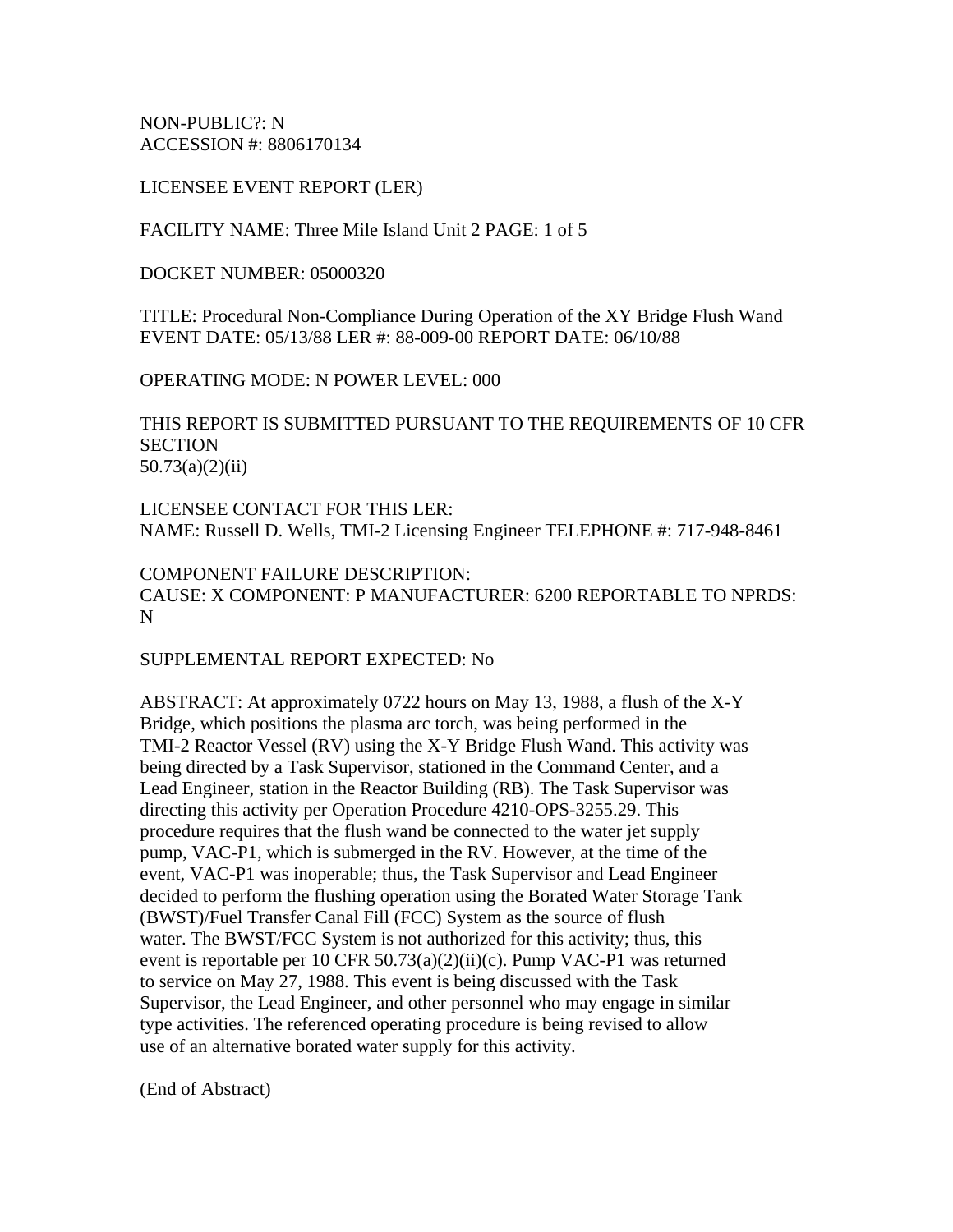### TEXT: PAGE: 2 of 5

## I. PLANT OPERATING CONDITIONS BEFORE THE EVENT

The TMI-2 facility was in a long-term cold shutdown state; the defueling evolution was in progress. The reactor decay heat was being removed via loss to ambient. Throughout this event there was no affect on the Reactor Coolant System (RCS) or the core.

The Automated Cutting Equipment System (ACES), which includes the plasma arc torch, is being used in the Reactor Vessel (RV IEEE Code 805-AB) to disassemble RV structural components. The plasma arc torch is positioned by means of an X-Y Bridge which is located in the RV during plasma arc torch operations. At the start of this event, the X-Y Bridge was in the process of being removed from the RV following operation of the plasma arc torch. The removal of the X-Y Bridge does not constitute a Core Alteration; thus, this activity was being performed under the direction of a Task Supervisor stationed in the TMI-2 Command Center and a Lead Engineer stationed in the TMI-2 Reactor Building (RB). If required, the X-Y Bridge is cleared of debris by means of flushing prior to removal from the RV per Operating Procedure 4210-OPS-3255.29, "Automatic Cutting Equipment System Operation." The procedural required configuration for the X-Y Bridge Flush Wand is provided in Attachment 2.

### II. STATUS OF STRUCTURES, COMPONENTS, OR SYSTEMS THAT WERE INOPERABLE AT THE START OF THE EVENT AND THAT CONTRIBUTED TO THE EVENT

The water jet supply pump, VAC-P1 (see Attachment 2), was out-of-service at the time of this event due to a leak in the supply hose of the pump. VAC-P1 is a submersible pump located in the RV to provide Reactor Coolant System (IEEE Code 805-AB) grade water to the X-Y Bridge Flush Wand. The RCS is borated to a concentration of 4350-6000 ppm per the TMI-2 Technical Specifications which assures subcriticality under all credible conditions.

### III. EVENT DESCRIPTION

During the 2300-0700 shift, commencing on May 12, 1988, the X-Y Bridge was being removed per Special Operating Procedure (SOP) 4730-3255-88-R670, "ACES Equipment Installation." The Task Supervisor was directing the Lead Engineer in the performance of this activity in accordance with Section 4.6, "X-Y Bridge Removal," of this SOP. Section 4.6.3 of the SOP states: "Verify the X-Y frame is clear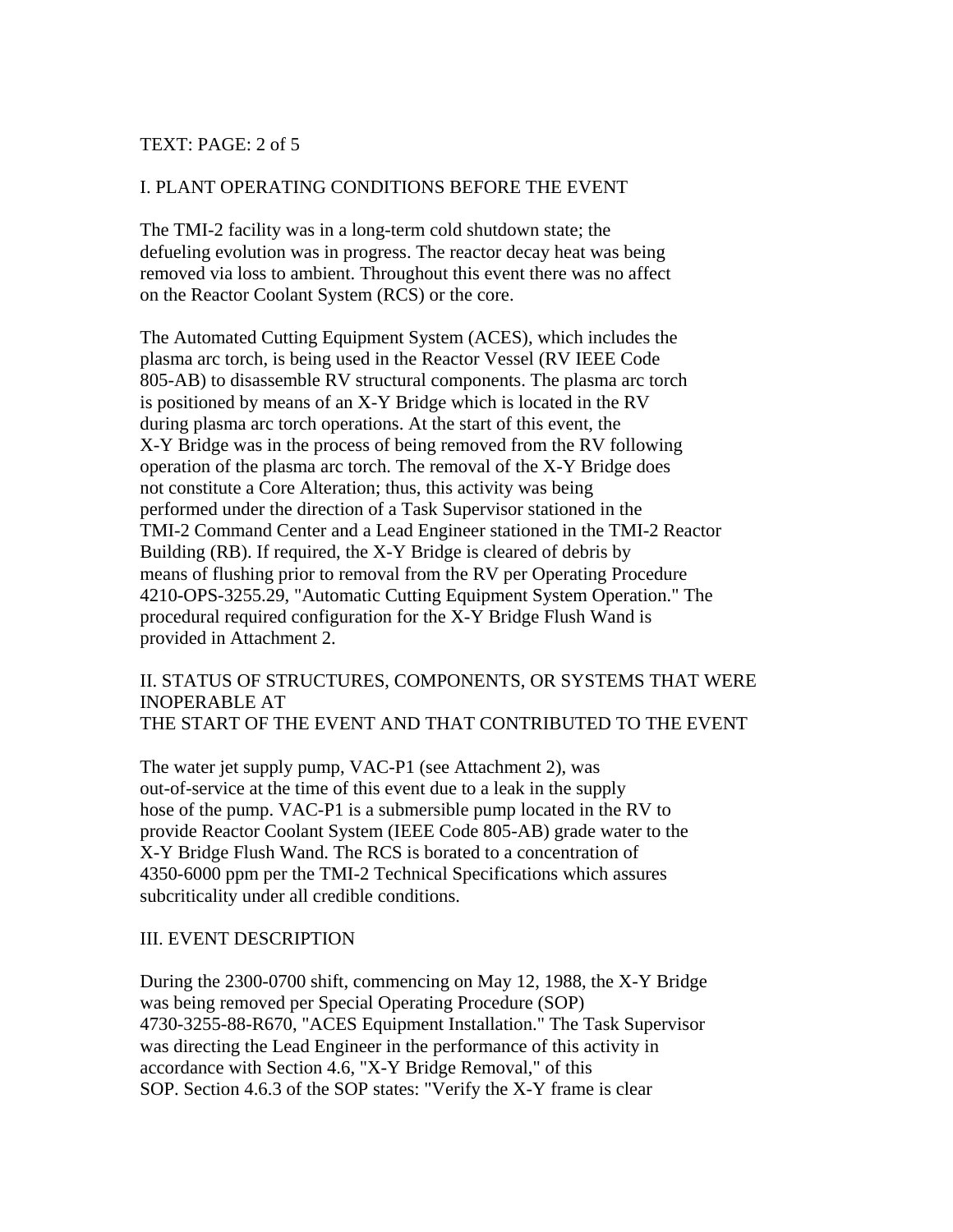of any debris which could interfere with delivery tool engagement. If necessary, flush off debris using X-Y Bridge Flush Wand per 4210-OPS-3255.29."

It was determined that flushing of the X-Y Bridge was required and the Task Supervisor commenced directing the Lead Engineer in the performance of this activity per Section 6.3.3.10, "X-Y Bridge Flush Wand," of the referenced operating procedure. This procedure clearly requires that the X-Y Bridge

### TEXT: PAGE: 3 of 5

Flush Wand is to be connected to the water jet supply pump, VAC-P1, and refers to a diagram of the procedural required configuration (Attachment 2). Additionally, Section 6.3.3.10.4 of this operating procedure requires, prior to operating the X-Y Bridge Flush Wand, a hand-over-hand walkdown of the flush wand supply hose to verify that a substitute water source has not been inadvertently connected.

The Task Supervisor properly referred to the figure shown in Attachment 2 and, as described in Section II of this report, noted that VAC-P-1 was out of service. The Task Supervisor and Lead Engineer decided to operate the X-Y Bridge Flush Wand using the Borated Water Storage Tank (BWST) System/Fuel Transfer Canal Fill (FCC) System as the source of flush water. However, the Task Supervisor failed to refer to Section 6.3.3.10.4 of the operating procedure which would have indicated that this water source is not permitted by this procedure.

The flush of the X-Y Bridge was performed using the X-Y Bridge Flush Wand with a water source not permitted by the plant's operating procedures. Thus, this event is reportable pursuant to 10 CFR  $50.73(a)(2)(ii)(c)$  due to the "nuclear power plant being in a condition not covered by the plant's operating procedures."

This event was identified by a Fuel Handling Senior Reactor Operator (FHSRO) during the flush of the X-Y Bridge at approximately 0722 hours on May 13, 1988. The FHSRO questioned the methodology for performing the flush and, after reviewing the above referenced procedures, it was determined that the flush of the X-Y Bridge was not being performed in accordance with the referenced procedures. The flush was terminated and the Control Room was notified.

#### IV. ROOT CAUSE OF THE EVENT

The root cause of this event was personnel error by the Task Supervisor due to failure to properly follow procedures. The referenced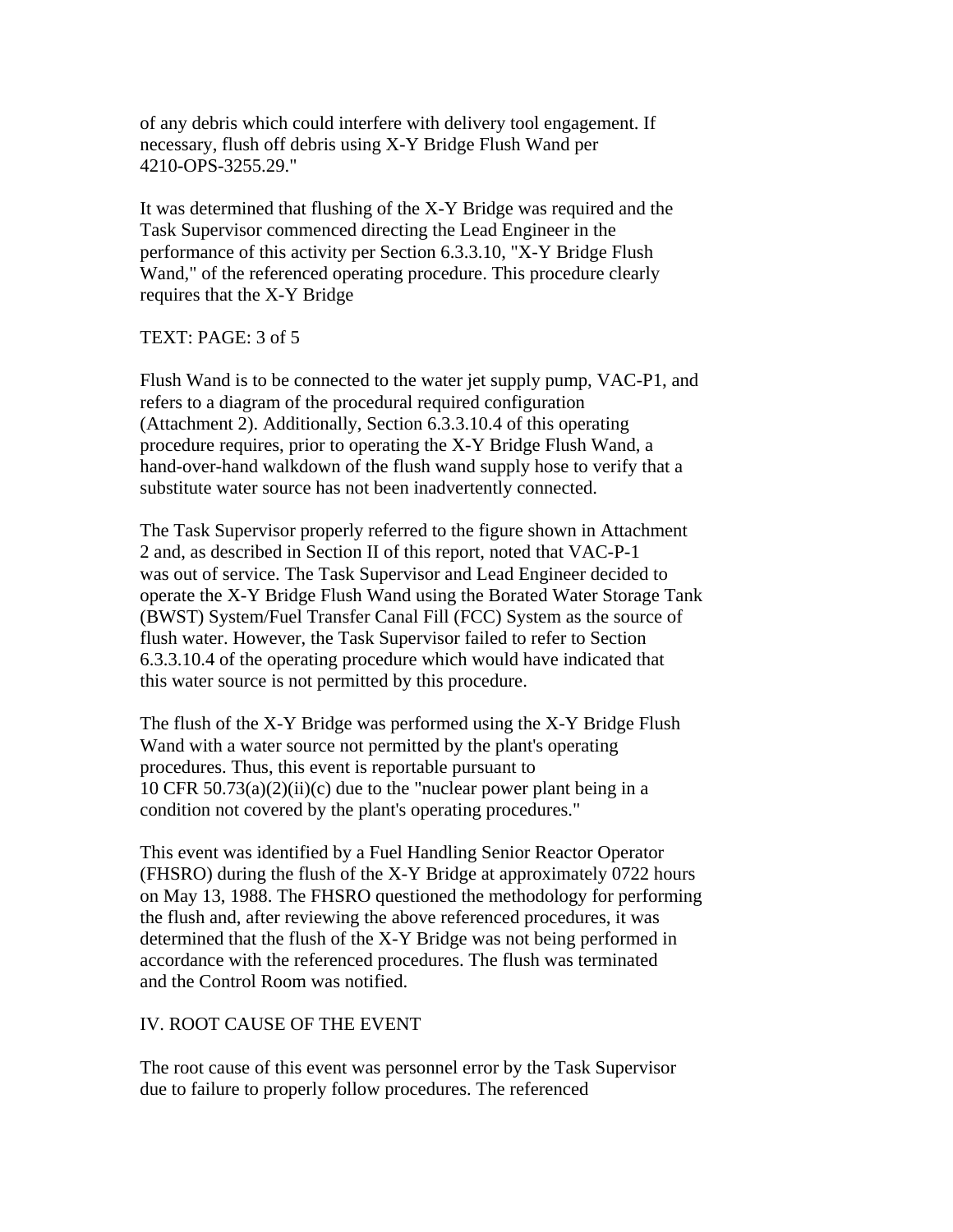procedures were very specific as to the configuration for flushing the X-Y Bridge and also required verification that a substitute water source was not being used. The Task Supervisor failed to recognize the procedural requirement prior to performing the flushing operation. Additionally, the Lead Engineer should have been cognizant of the procedural requirements, based on the pre-job briefing, and also should have recognized that a substitute water source was not permitted by the referenced operating procedure.

The Task Supervisor and Lead Engineer apparently felt justified in utilizing the X-Y Bridge Flush Wand with the BWST/FCC System in this event since the BWST/FCC System is utilized for flushing defueling tools as they are removed from the RV per Operating Procedure 4210-OPS-3254.01, "SF-P-2 Operations." However, use of the BWST/FCC System for flushing the X-Y Bridge was not permitted for flushing the X-Y Bridge in the RV since it

### TEXT: PAGE: 4 of 5

does not satisfy the requirements of the TMI-2 Boron Hazards Analysis (BHA) which provides controls for preventing and detecting a boron dilution event. The ACES Operating Procedure specifies that only RV water, via VAC-P1, is to be used for flushing the X-Y Bridge and further requires verification of this configuration to preclude the inadvertent use of a substitute water source.

### V. CORRECTIVE ACTIONS

#### Immediate

Upon identification of this event, the flushing activity was terminated and the Control Room was notified.

The water jet supply pump, VAC-P1, was returned to service on May 27, 1988.

#### Long-Term

This event will be reviewed with the Task Supervisors, the Lead Engineers, and other personnel who may perform similar activities described in this event. This review will emphasize that proper use and compliance with procedures is mandatory and that deviation from procedures must be performed via the procedure change system. Additionally, the review will emphasize that procedural required systems for introducing fluids in the RV are designed to prevent the potential for a boron dilution event and that substitute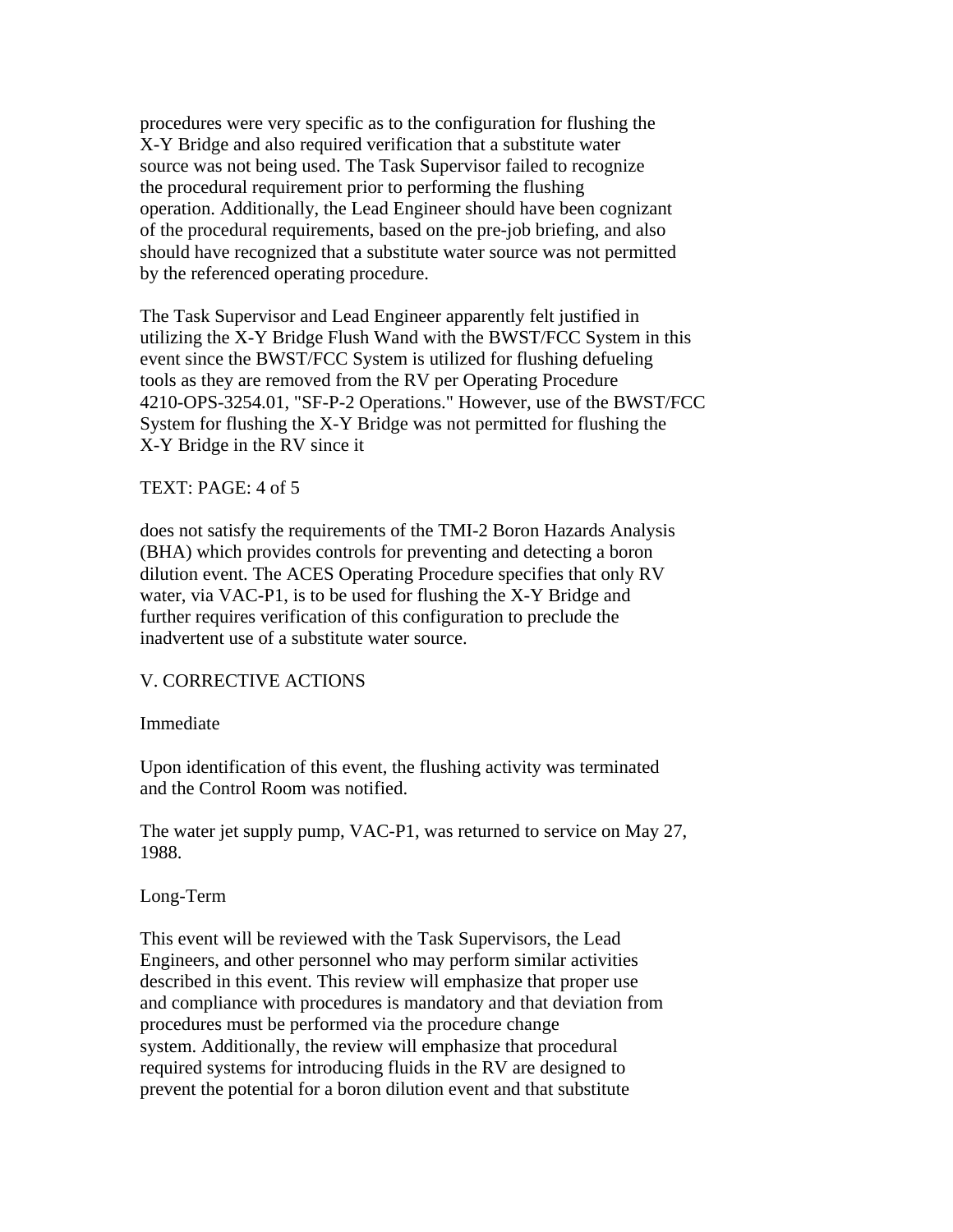systems for introducing fluids in the RV are not to be utilized unless they have been specifically evaluated and approved for the planned activity.

Operating Procedure 4210-OPS-3255.29 is being revised to allow use of the Defueling Water Cleanup System (DWCS) as an alternative system to supply borated water to the X-Y Bridge Flush Wand. Use of the DWCS with additional deboration controls via the X-Y Bridge Flush Wand has been evaluated and determined to be consistent with the BHA.

### VI. COMPONENT FAILURE DATA

Water Jet Supply Pump, VAC-P1, manufactured by Goulds Pumps, Inc., Model - 13EM054 Supply Hose is a double-braided, one (1) inch diameter rubber hose (no make or model number.)

TEXT: PAGE: 5 of 5

### VII. AUTOMATIC OR MANUALLY INITIATED SAFETY SYSTEM RESPONSES

### N/A

# VIII. ASSESSMENT OF THE SAFETY CONSEQUENCES AND IMPLICATIONS OF THE EVENT

Normally the BWST is utilized to supply borated water to the FCC manifold on the Defueling Work Platform for flushing defueling tools as they are removed from the RV. At the time of this event the BWST was the only source of water to the FCC manifold. The BWST is a source of makeup water to the RV; it is borated to a concentration of 4350 - 6000 ppm as required by the TMI-2 Technical Specifications. This boron concentration ensures that the fuel in the TMI-2 RV would remain subcritical under all credible fuel configurations. During and following this event, no reduction in boron concentration was detected via plant monitors or during Technical Specification required sampling. Thus, this event did not affect the health and safety of the public.

ATTACHMENT # 1 TO ANO # 8806170134 PAGE: 1 of 1

ATTACHMENT 2 4410-88-L-0095

XY Bridge Flush Wand Tool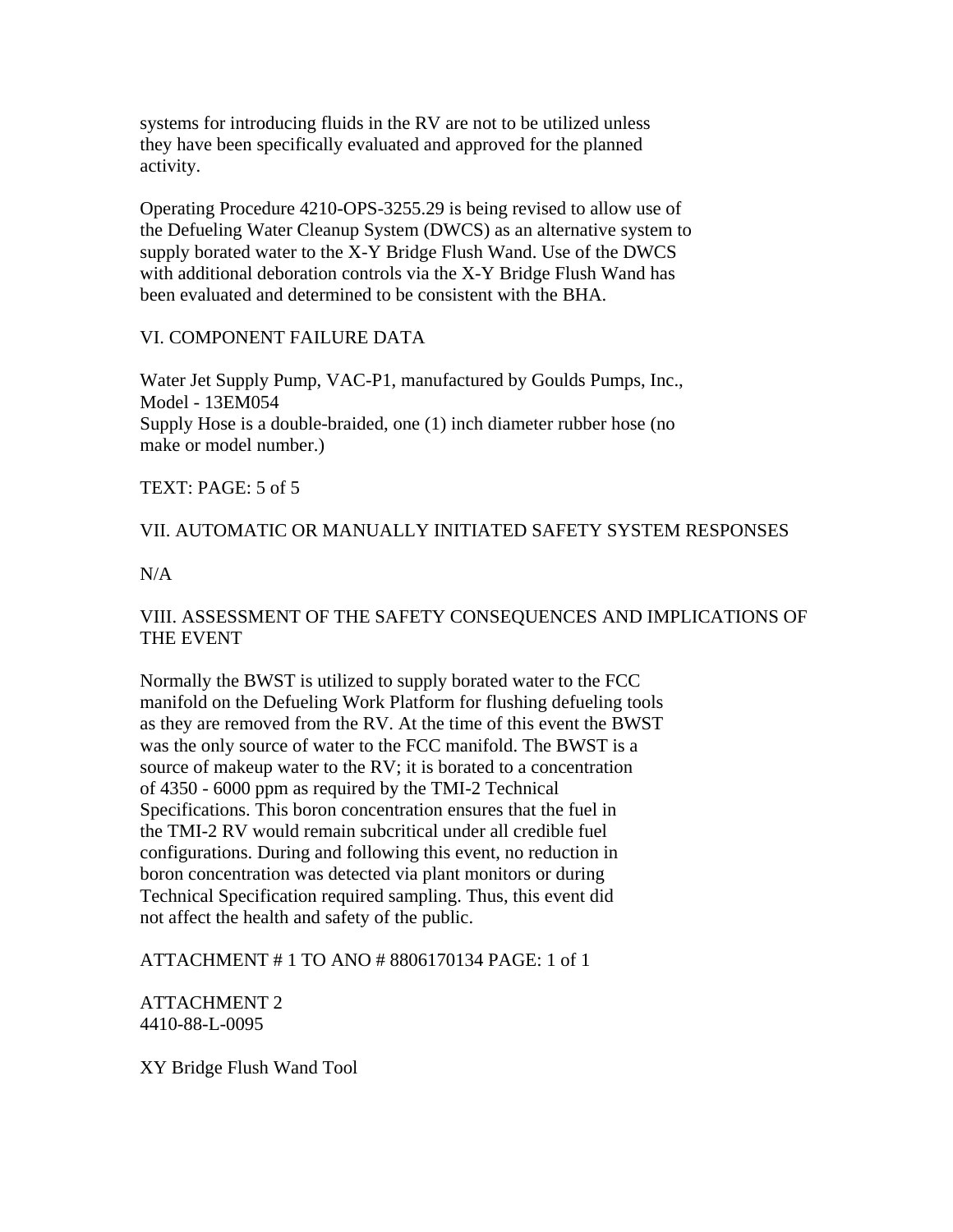### FIGURE OMITTED - NOT KEYABLE (DRAWING)

## ATTACHMENT # 2 TO ANO # 8806170134 PAGE: 1 of 1

GPU Nuclear Corporation Post Office Box 480 GPU Nuclear Route 441 South Middletown, Pennsylvania 17057-0191 717 944-7621 TELEX 84-2386 Writer's Direct Dial Number: (717) 948-8461

June 10, 1988 4410-88-L-0095/0396P

US Nuclear Regulatory Commission Attn: Document Control Desk Washington, DC 20555

Dear Sirs:

Three Mile Island Nuclear Station, Unit 2 (TMI-2) Operating License No. DPR-73 Docket No. 50-320 Licensee Event Report 88-09

Attached is Licensee Event Report 88-09 concerning the operation of the X-Y Bridge Flush Wand on May 13, 1988, which resulted in a condition not covered by the plant's operating procedures.

This event is considered reportable pursuant to Title 10 of the Code of Federal Regulations, Section  $50.73(a)(2)(ii)(c)$ .

Sincerely,

 $/s/$ for F. R. Standerfer Director, TMI-2

RDW/emf

Attachment

cc: Senior Resident Inspector, TMI - R. J. Conte Regional Administrator, Region 1 - W. T. Russell